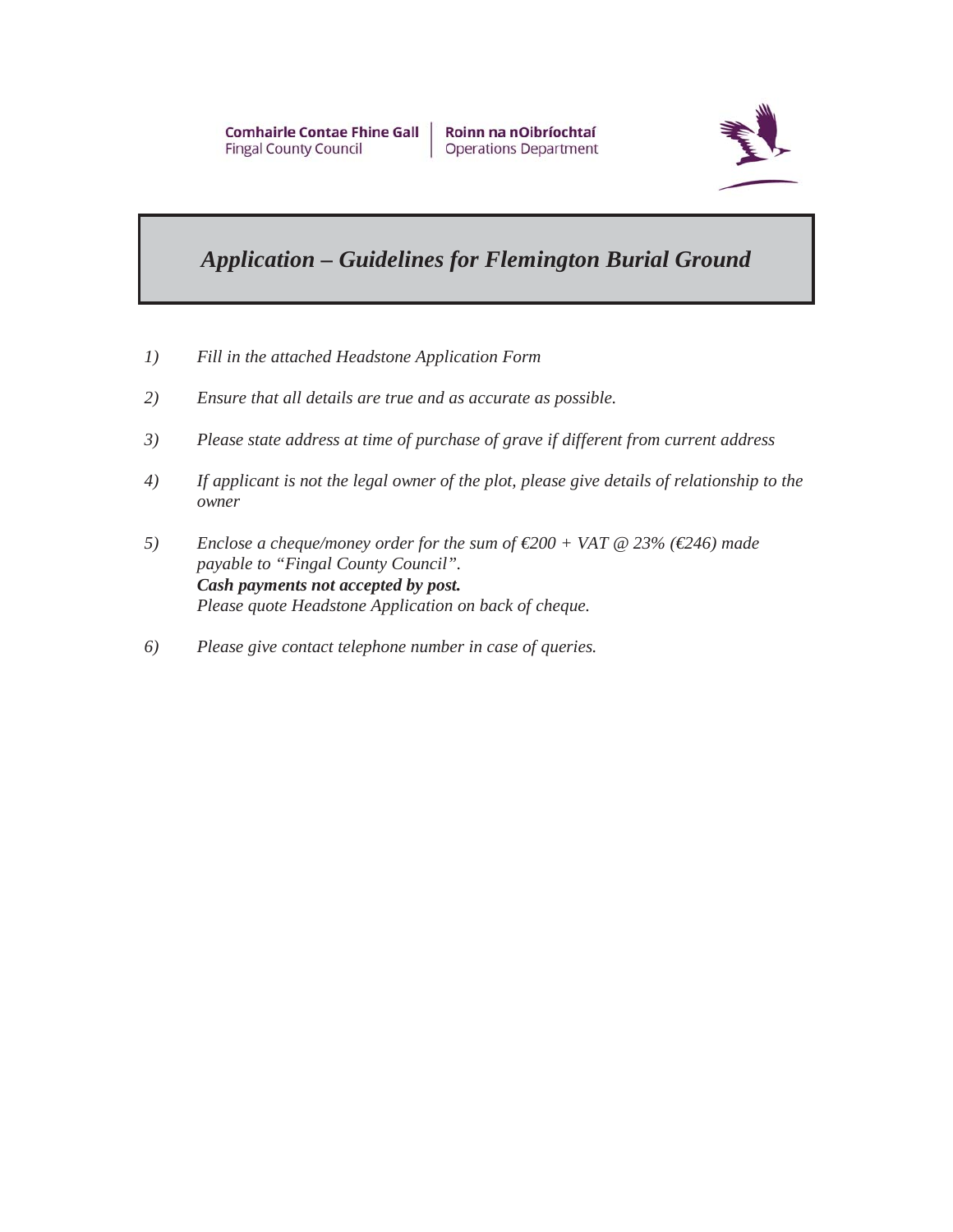## *COMHAIRLE CONTAE FHINE GALL FINGAL COUNTY COUNCIL*

# *Guidelines for Monumental Sculptors to be followed for the erection of headstones in Flemington Burial Ground*

*\_\_\_\_\_\_\_\_\_\_\_\_\_\_\_\_\_\_\_\_\_\_\_\_\_\_\_\_\_\_\_\_\_\_\_\_\_\_\_\_\_\_\_\_\_\_\_\_\_\_\_\_\_\_\_\_\_\_\_\_\_\_\_\_\_\_\_\_\_\_\_\_\_\_\_* 

- 1. Fill in details requested on the application forms HK1 and HK2. Include a sketch of your proposals on the form provided, this sketch to show any carvings, etc. to appear on the headstone.
- 2. Send the completed forms together with the charge of  $\epsilon$ 246 (cheque/postal order *no cash payments by post*) to:-

#### **FINGAL COUNTY COUNCIL, Howth/Malahide Operations Department, Grove Road, Blanchardstown, Dublin 15.**

- 3. On receipt of the permit for carrying out the work, contact the local Operations Depot with a view to arranging a meeting on site to agree the grave space in question. The Council Supervisor will then sign the permit to allow work to commence.
- 4. All sculptors must have the relevant Public Liability Insurance and must comply with current Health & Safety Legislation.

#### *NOTE:*

*Sculptors who contravene the procedures, or who fail to complete the work in a manner satisfactory to the Council, or fail to remove such unsatisfactory work, shall be liable for the cost of remedial works carried out by the Council and shall not be issued with any further permits for work in Council Burial Grounds.* 

### *PLEASE NOTE:*

*Sculptors must inscribe the Plot No. only on the bottom left hand front corner of the Headstone.*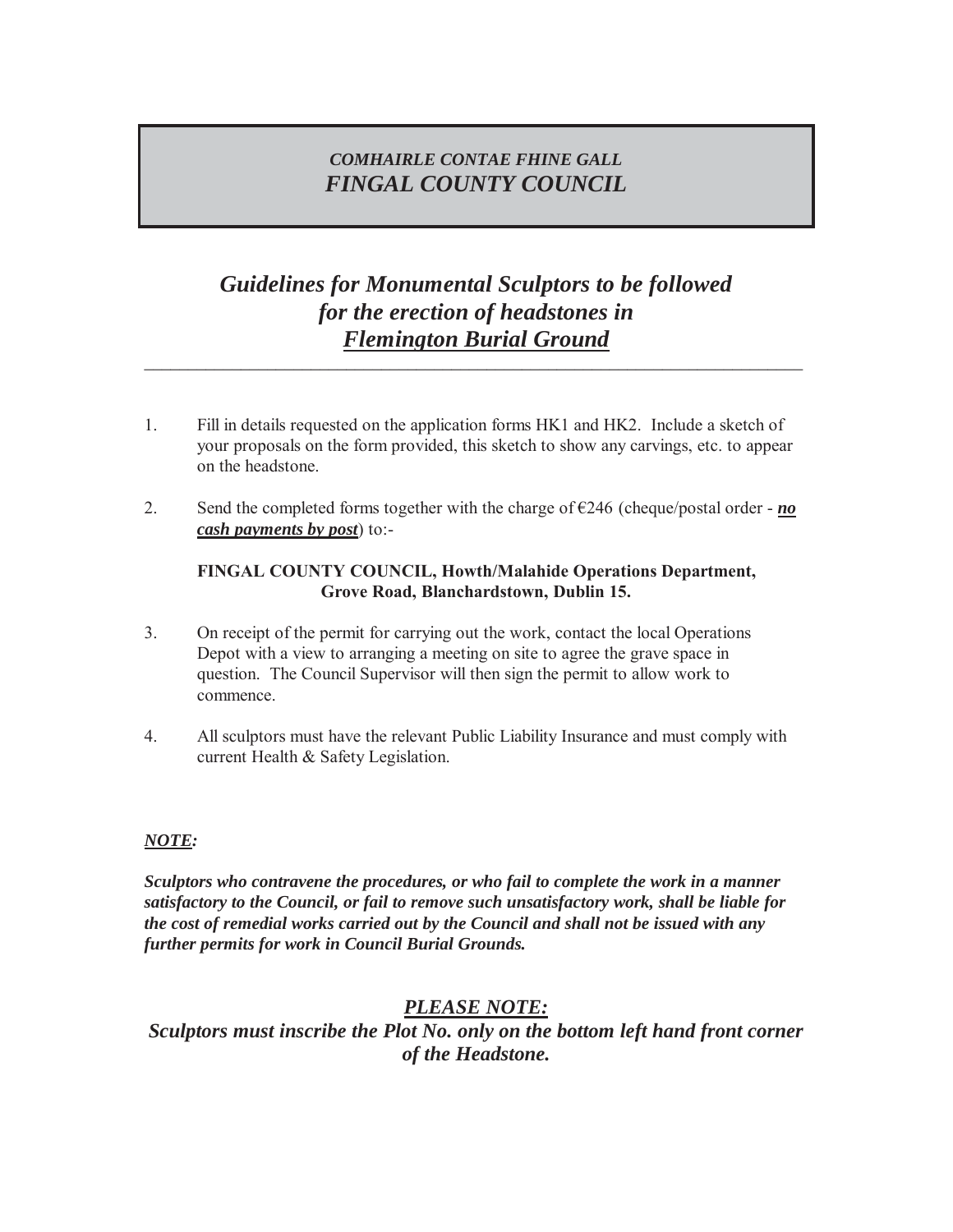# *COMHAIRLE CONTAE FHINE GALL FINGAL COUNTY COUNCIL*

### **Telephone: 8905848**

## **APPLICATION FOR THE ERECTION OF HEADSTONE FLEMINGTON BURIAL GROUND**

| Grave Space No: ___________________________Grave Receipt no: ____________________ |  |
|-----------------------------------------------------------------------------------|--|
|                                                                                   |  |
|                                                                                   |  |
|                                                                                   |  |

#### Permit Fee €246 - Cheque/Money Order No:

*Please fill in the details requested on form HK2 attached and show sketch and all dimensions of headstone to be erected, on the page provided. This sketch to show any carvings, etc.* 

*N.B.* The Maximum height for headstone inclusive of all works associated in Flemington Burial Ground is 1.2 m (4 ft) from top of supplied plinth.

| FOR OFFICE USE ONLY                     |                    |                                                                                                   |  |  |
|-----------------------------------------|--------------------|---------------------------------------------------------------------------------------------------|--|--|
| Grave Space No. Correct                 |                    |                                                                                                   |  |  |
| <b>Proposed Structurally Acceptable</b> |                    |                                                                                                   |  |  |
| <b>Date Paid:</b>                       | Amount: $\epsilon$ | <b>Receipt No:</b>                                                                                |  |  |
|                                         |                    | Completed application forms together with the payment of $\epsilon$ 246 to be returned to. Fingul |  |  |

*Completed application forms together with the payment of €246 to be returned to, Fingal County Council, Howth/Malahide Operations Department, Grove Road, Blanchardstown, Dublin 15. Cheques/Money Orders should be crossed and made payable to: "Fingal County Council"* 

**Note: Cash should not be sent by post.**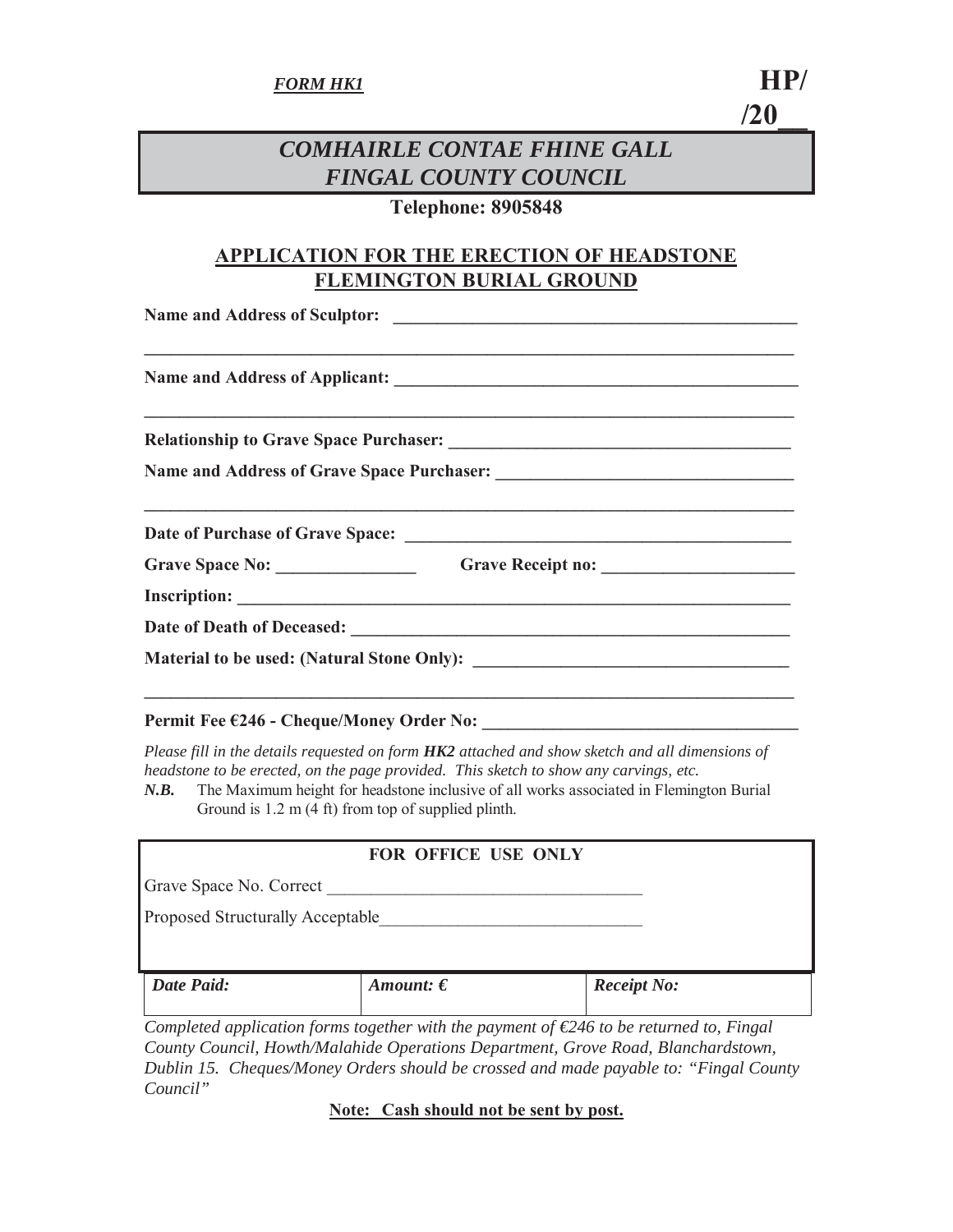#### *TO BE COMPLETED BY THE PURCHASER/OWNER OF PLOT*

I, being the purchaser/owner of Plot No: <br> at Flemington Cemetery, hereby give permission to the above sculptor to make application for a headstone permit on my behalf. I have read and accept the conditions below, which may be imposed on any Headstone Permit issued: Signed: Date:

- **1.** Heights of Headstones (*incl. base*) within Flemington Burial Ground are to be no less than 0.9m (3 ft) and to a maximum of 1.2m (4 ft) in height from top of supplied plinth.
- **2.** The headstone is to be of natural stone only, viz. marble, limestone or granite and should fit on the supplied, level, concrete plinth. The concrete plinths are continuous along a row of graves and are marked into individual sections per burial plot. Fixings are not supplied.
- *3.* All concrete plinths per burial plot are 1.25m wide and 100 to 200mm above ground. The depth of the single plinth (single headstone) is 500mm (single sided plinths i.e. first and last row in a block). *(See Diagram 1).*
- **4.** The total depth of the double plinth, where headstones will be placed back-to-back, is 750mm. The maximum depth is 375mm each (14.5 inches). (See Diagram 2). No part of the headstone can protrude past the front of the plinth.
- **5.** No kerbs, surrounds or chains; trees, shrubs, flowers or other planting; pots or vases; statues, ornaments or toys, or any other items are allowed on the grass area in front of the headstone.
- **6.** The permit holder will be liable for any damage caused to adjoining graves by reason of carrying out any work.
- **7.** Notification must be given to the Burial Ground Caretaker/Supervisor when the permit holder is ready to commence work.
- **8.** The **Plot No. only** should be cut on the bottom left hand front corner of the headstone. It is not permitted to engrave or have names on the back of any headstone. This permission is given only on the understanding that the Council will, under no circumstances, be responsible for damage from any cause whatsoever including vandalism to the headstone and other non Council property.
- **10.** The plot to be left in a neat condition and all surplus material removed from the Burial Ground. Where the bunker is provided, surplus material may be deposited there.
- **11.** All sculptors must have the relevant Public Liability Insurance and must comply with current Health & Safety Legislation.
- **N.B.** Fingal County Council may order or arrange for the removal/alteration of any work which, in the opinion of the Council does not comply with the above conditions. No further permits will be issued to the Sculptor until the Council's instructions have been carried out.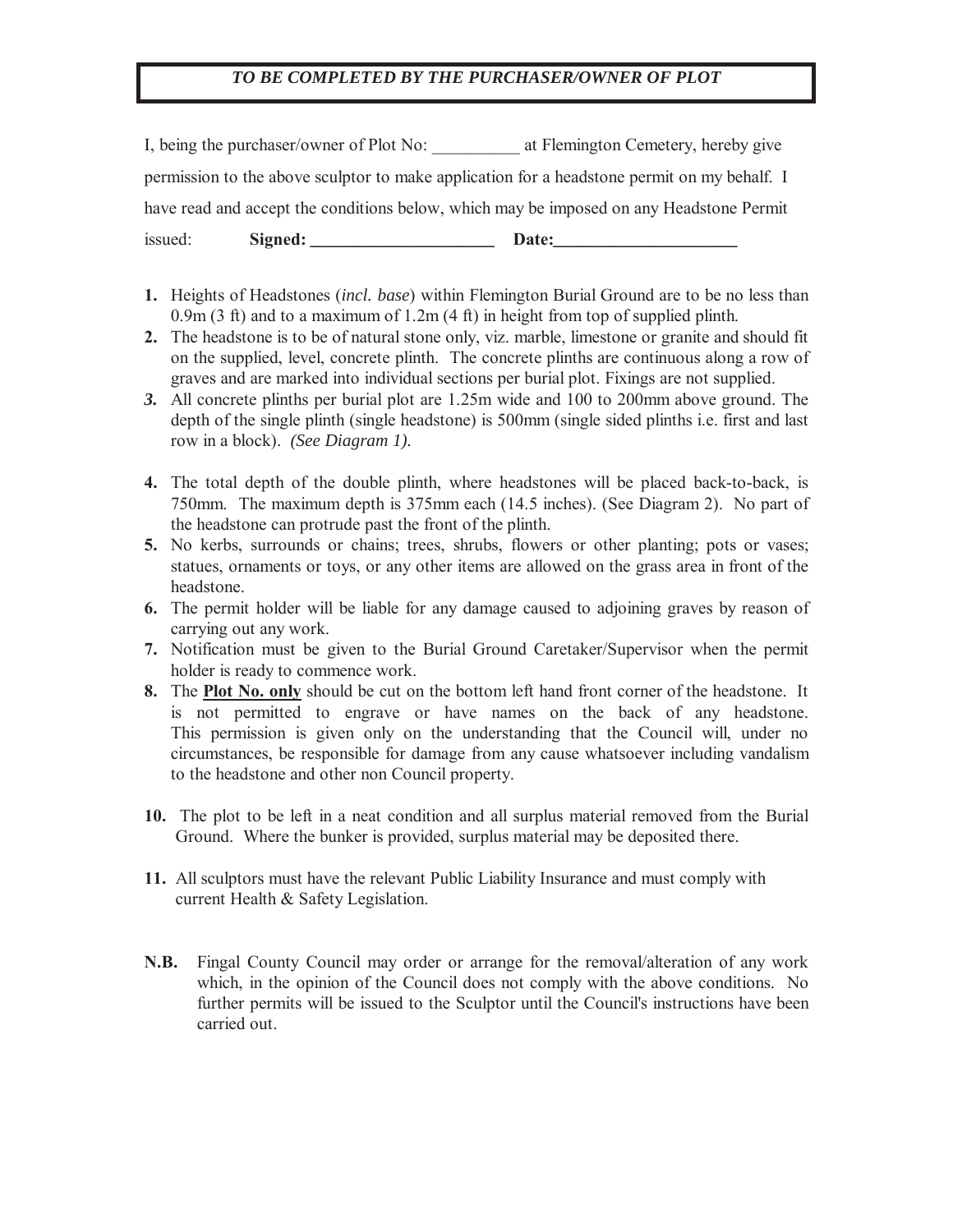## *Diagram 1*

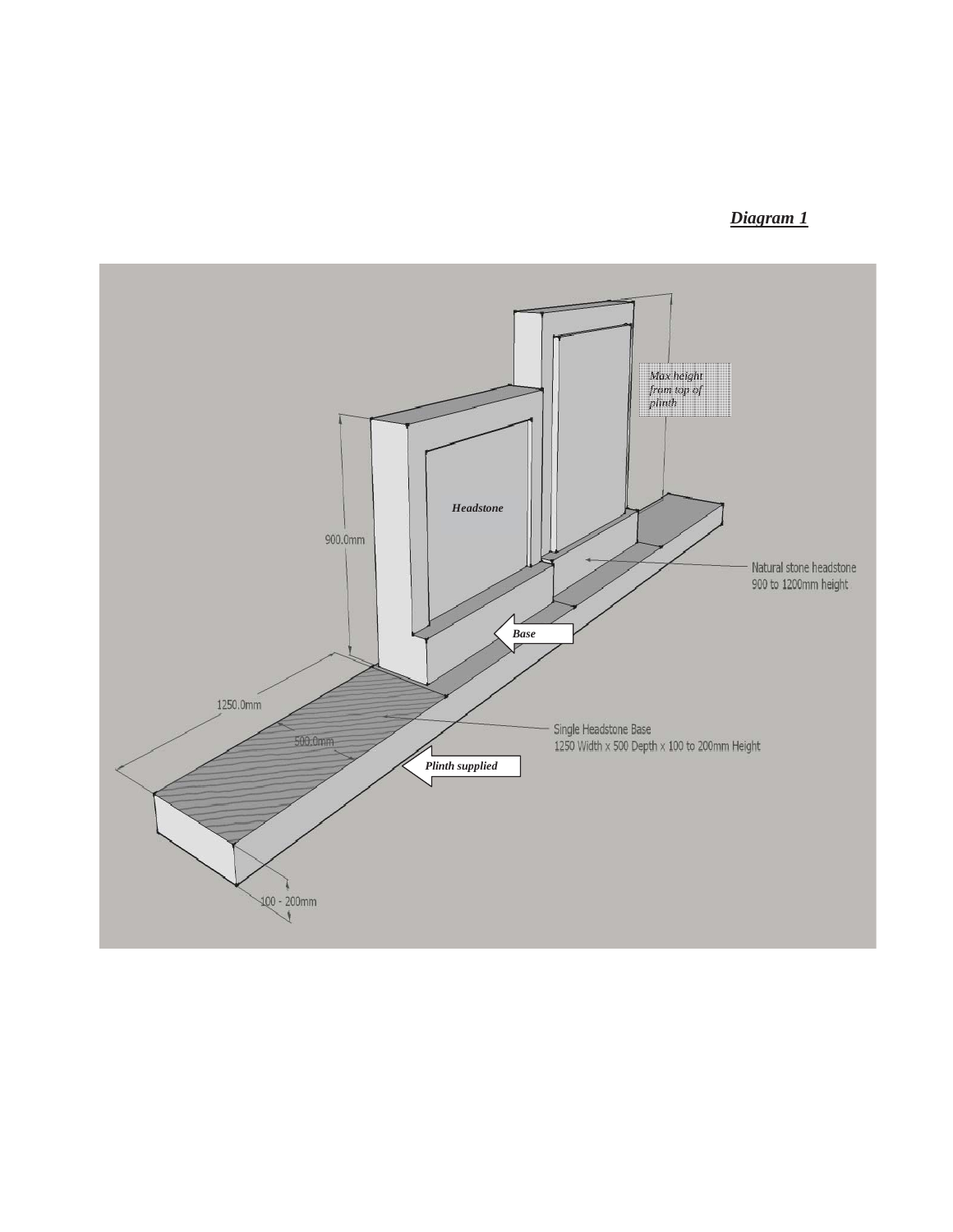## *Diagram 2*

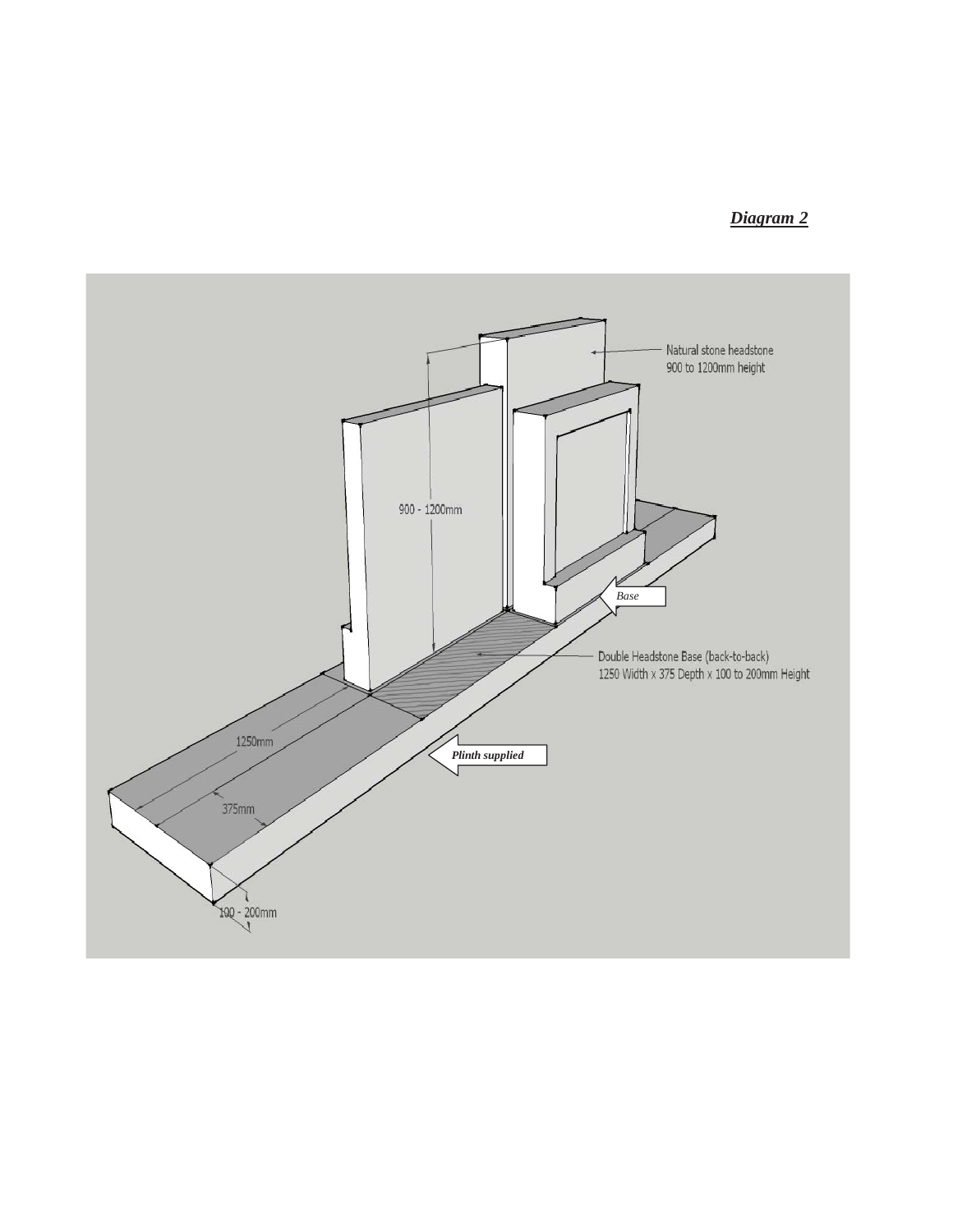### *FORM HK2*

# *COMHAIRLE CONTAE FHINE GALL*

## *FINGAL COUNTY COUNCIL*

### **APPLICATION FOR THE ERECTION OF HEADSTONE FLEMINGTON BURIAL GROUND**

Please give the details requested in the spaces provided below.

#### **1. Headstone:**

| Width | <b>Service</b>    | $(Max. 1.2m (4'0'') - single plot) \dots \dots \dots \dots \dots \dots$ |
|-------|-------------------|-------------------------------------------------------------------------|
| Depth | $\sim$ 100 $\sim$ |                                                                         |

#### **2. Headstone Base:**

| Width | <b>Contract Contract</b> |  |
|-------|--------------------------|--|
| Depth | <b>Contract Contract</b> |  |

| <b>Signature of Sculptor:</b><br>Date: |  |
|----------------------------------------|--|
|----------------------------------------|--|